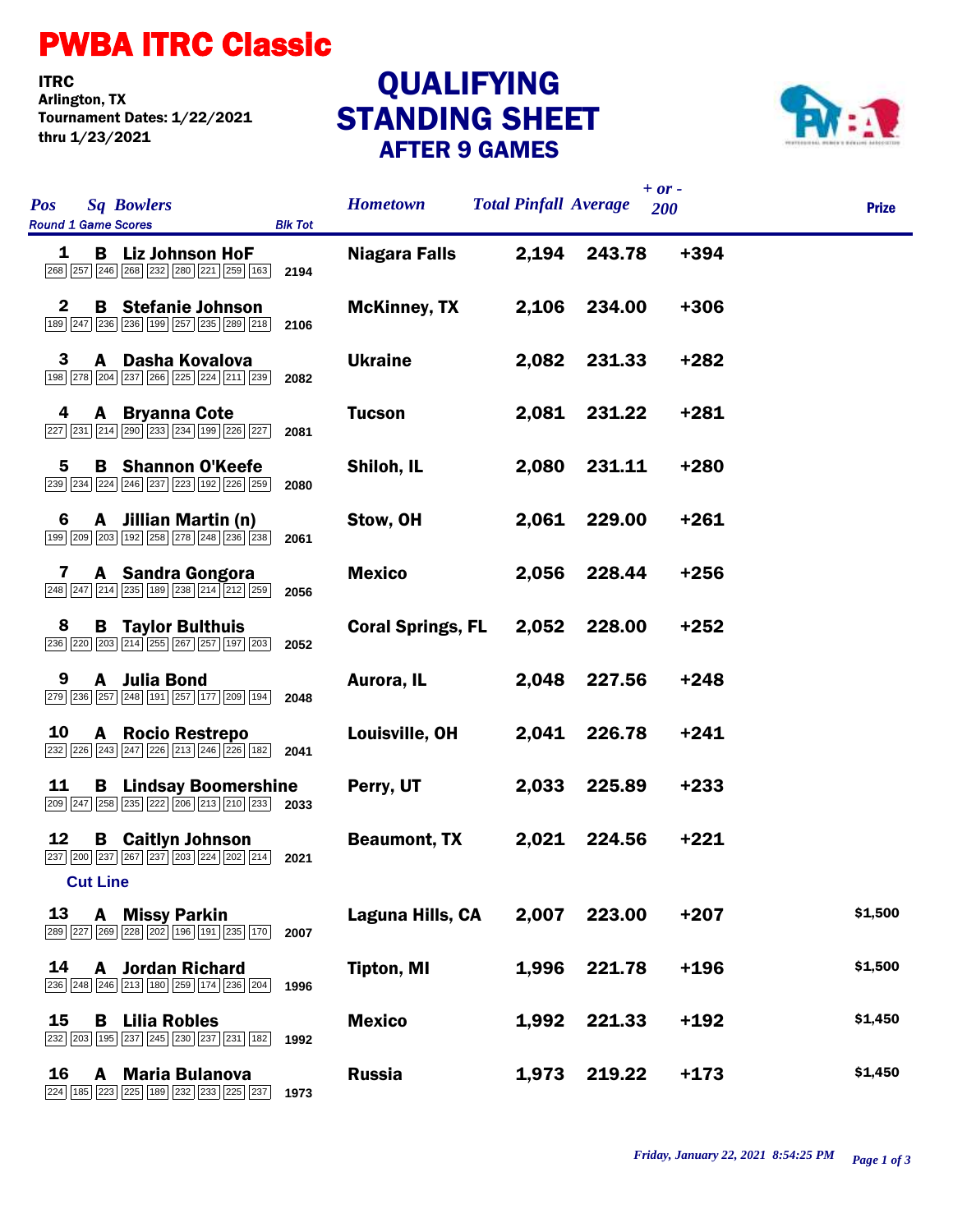| <b>Pos</b><br><b>Sq Bowlers</b><br><b>Round 1 Game Scores</b><br><b>Blk Tot</b>                                                                                            | <b>Hometown</b>             | <b>Total Pinfall Average</b> |        | $+ or -$<br>200 | <b>Prize</b> |
|----------------------------------------------------------------------------------------------------------------------------------------------------------------------------|-----------------------------|------------------------------|--------|-----------------|--------------|
| 17<br><b>B</b> Clara Guerrero<br>234 192 193 247 225 213 247 212 181<br>1944                                                                                               | <b>Colombia</b>             | 1,944                        | 216.00 | $+144$          | \$1,400      |
| 18<br><b>A</b> Sydney Brummett<br>225 215 241 214 209 194 215 191 231<br>1935                                                                                              | Wichita, KS                 | 1,935                        | 215.00 | $+135$          | \$1,400      |
| 19<br><b>Kerry Smith</b><br>A<br>249 223 193 206 226 175 235 211 212<br>1930                                                                                               | <b>New Holland, PA</b>      | 1,930                        | 214.44 | $+130$          | \$1,400      |
| <b>B</b> Maria Jose Rodriguez<br>$\boxed{279}$ $\boxed{211}$ $\boxed{215}$ $\boxed{176}$ $\boxed{215}$ $\boxed{207}$ $\boxed{190}$ $\boxed{223}$ $\boxed{214}$ <b>1930</b> | <b>Colombia</b>             | 1,930                        | 214.44 | $+130$          | \$1,400      |
| 21<br><b>A</b> Erin McCarthy<br>202 220 217 174 244 259 176 214 204<br>1910                                                                                                | Omaha, NE                   | 1,910                        | 212.22 | $+110$          | \$1,350      |
| 22<br>Diana Zavjalova<br>В<br>197 174 194 258 237 246 184 225 189<br>1904                                                                                                  | Latvia                      | 1,904                        | 211.56 | $+104$          | \$1,350      |
| 23<br><b>A</b> Ashly Galante<br>244 223 232 188 206 186 168 193 247<br>1887                                                                                                | Palm Harbor, FL             | 1,887                        | 209.67 | $+87$           | \$1,350      |
| 24<br><b>B</b> Kayla Bandy<br>176   219   179   187   224   196   209   243   222  <br>1855                                                                                | <b>Salisbury, MD</b>        | 1,855                        | 206.11 | $+55$           | \$1,350      |
| 25<br><b>B</b> Anggie Ramirez-Perea<br>206 209 170 225 218 182 205 246 192 1853                                                                                            | <b>Austin, TX</b>           | 1,853                        | 205.89 | $+53$           | \$1,300      |
| 26<br><b>A</b> Valerie Bercier<br>215 201 213 211 206 206 183 228 189<br>1852                                                                                              | <b>Spring Lake, MI</b>      | 1,852                        | 205.78 | $+52$           | \$1,300      |
| 27<br>Tina Williams (n)<br>в.<br>190 205 199 225 206 224 219 193 181<br>1842                                                                                               | <b>Pflugerville, TX</b>     | 1,842                        | 204.67 | $+42$           | \$1,300      |
| 28<br><b>Elise Bolton</b><br>В<br>182 198 236 206 183 182 211 209 227<br>1834                                                                                              | <b>Merritt Island, FL</b>   | 1,834                        | 203.78 | $+34$           | \$1,300      |
| 29<br>Kristie Leong (n)<br>В<br>198 205 183 203 207 212 184 196 243<br>1831                                                                                                | Daly City, CA               | 1,831                        | 203.44 | $+31$           | \$1,250      |
| 30<br><b>A</b> Jacqueline Evans<br>235 180 240 185 237 185 160 213 193<br>1828                                                                                             | Acton, MA                   | 1,828                        | 203.11 | $+28$           | \$1,250      |
| <b>B</b> Jody Scheerer<br>205 212 179 174 227 171 235 221 204<br>1828                                                                                                      | <b>South Africa</b>         | 1,828                        | 203.11 | $+28$           | \$1,250      |
| 32<br><b>Abby Ragsdale</b><br>A<br>197 236 200 171 159 178 194 235 237<br>1807                                                                                             | Aurora, IL                  | 1,807                        | 200.78 | $+7$            | \$1,250      |
| <b>Cash Line</b><br>33<br><b>Estefania Cobo</b><br>В<br>191 178 168 174 181 212 189<br>216 268<br>1777                                                                     | North Richland Hills, 1,777 |                              | 197.44 | $-23$           |              |
| 34<br><b>Summer Jasmin</b><br>В<br>209 216 176 201 184 167 199 207 203<br>1762                                                                                             | <b>Beckley, WV</b>          | 1,762                        | 195.78 | $-38$           |              |
| 35<br><b>Danielle McEwan</b><br>A<br>183 161 196 226 164 220 213 190 186<br>1739                                                                                           | <b>Stony Point, NY</b>      | 1,739                        | 193.22 | $-61$           |              |